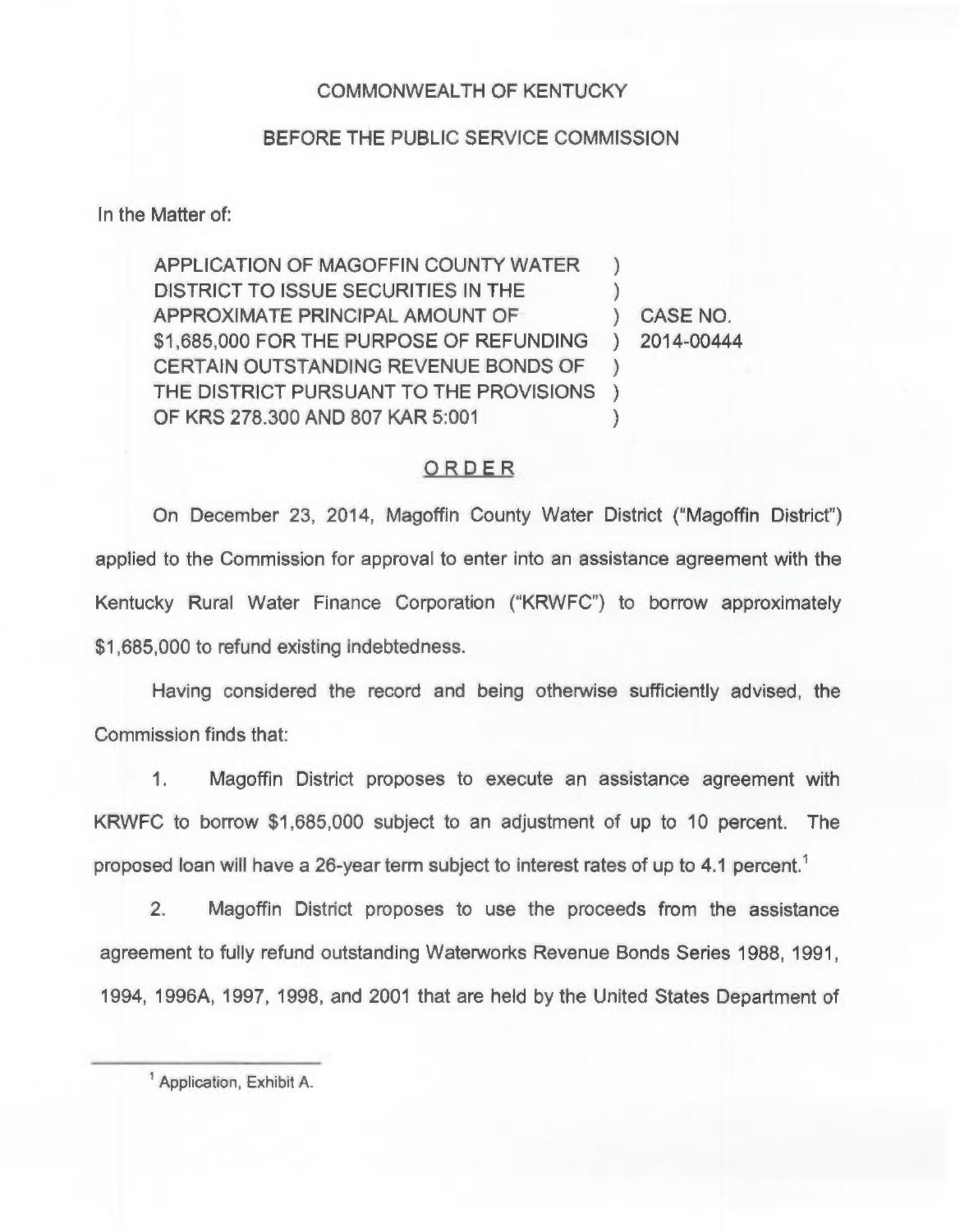3. Agriculture Rural Development in the amounts of \$187,000, \$115,500, \$132,000, \$185,800, \$233,000, \$258,000, and \$537,500,<sup>2</sup> respectively.

4. Magoffin District estimates that its proposed refinancing will result in total gross savings and net present value savings of \$146,274 and \$104,099, respectively.<sup>3</sup>

Magoffin District will expend \$1,703,857 to refund the outstanding bonds 5. and to pay bond issuance costs.<sup>4</sup>

Magoffin District's proposed loan is for a lawful object within its corporate 6. purpose, is reasonably necessary and appropriate for and consistent with the proper performance of its service to the public, will not impair Magoffin District's ability to perform that service, and is reasonably necessary and appropriate for such purpose.

IT IS THEREFORE ORDERED that:

1. Magoffin District is authorized to enter into an agreement with KRWFC to borrow no more than \$1,853,500<sup>5</sup> for the purpose of refunding the outstanding indebtedness, but only under such terms and conditions that will produce both positive gross savings and net present value savings.

2. If the actual terms and conditions of the agreement with KRWFC differ from those set forth in its application, Magoffin District shall, within 30 days of executing the loan agreement, file with the Commission amortization schedules and work papers

<sup>&</sup>lt;sup>2</sup> Application Exhibit D.

<sup>&</sup>lt;sup>3</sup> Application, Exhibit C. The utility identifies "gross savings" and "net present value savings" as "net future value benefit" and "net present value benefit", respectively.

<sup>&</sup>lt;sup>4</sup> Application, Exhibit B. \$25,275 (Total Underwriter's Discount) + \$25,275 (Cost of Issuance) + \$1,652,796 (Deposit to Current Refunding Fund) <sup>+</sup> \$511 (Rounding) <sup>=</sup> \$1,703,857. The Sources of the Funds are \$1,685,000 (Par Amount of Bonds) <sup>+</sup> \$18,857 (Reoffering Premium) <sup>=</sup> \$1,703,857.

 $5$  \$1,685,000 x 110% = \$1,853,500.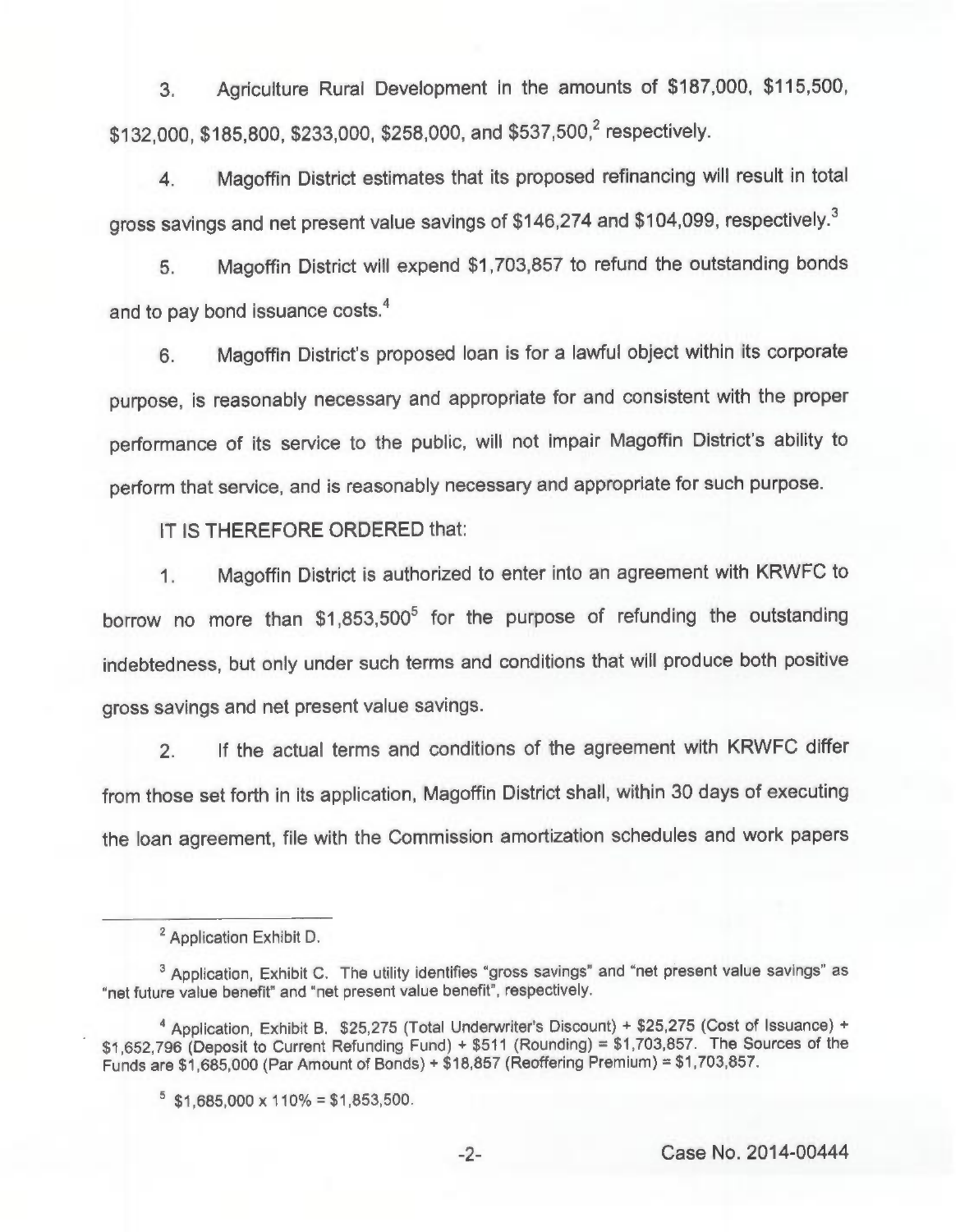showing the actual gross savings and net present value savings that will result from the refinancing.

3. Within 30 days of executing the proposed agreement, Magoffin District shall file a copy of the executed Assistance Agreement and any documents referenced in the executed Assistance Agreement that Magoffin District has not previously filed with the Commission.

4. The proceeds from the Assistance Agreement shall be used only for the lawful purposes specified in Magoffin District's application.

5. Any documents filed pursuant to ordering paragraphs 2 and 3 of this Order shall reference the number of this case and shall be retained in the utility's general correspondence file.

Nothing contained herein shall be construed as a finding of value for any purpose or as a warranty on the part of the Commonwealth of Kentucky or any agency thereof as to the securities authorized herein.

> By the Commission ENTERED jAN 05 <sup>2015</sup> KENTUCKY PUBLIC *I***ICE COMMISSION**

**ATTEST** Executive Director

Case No. 2014-00444